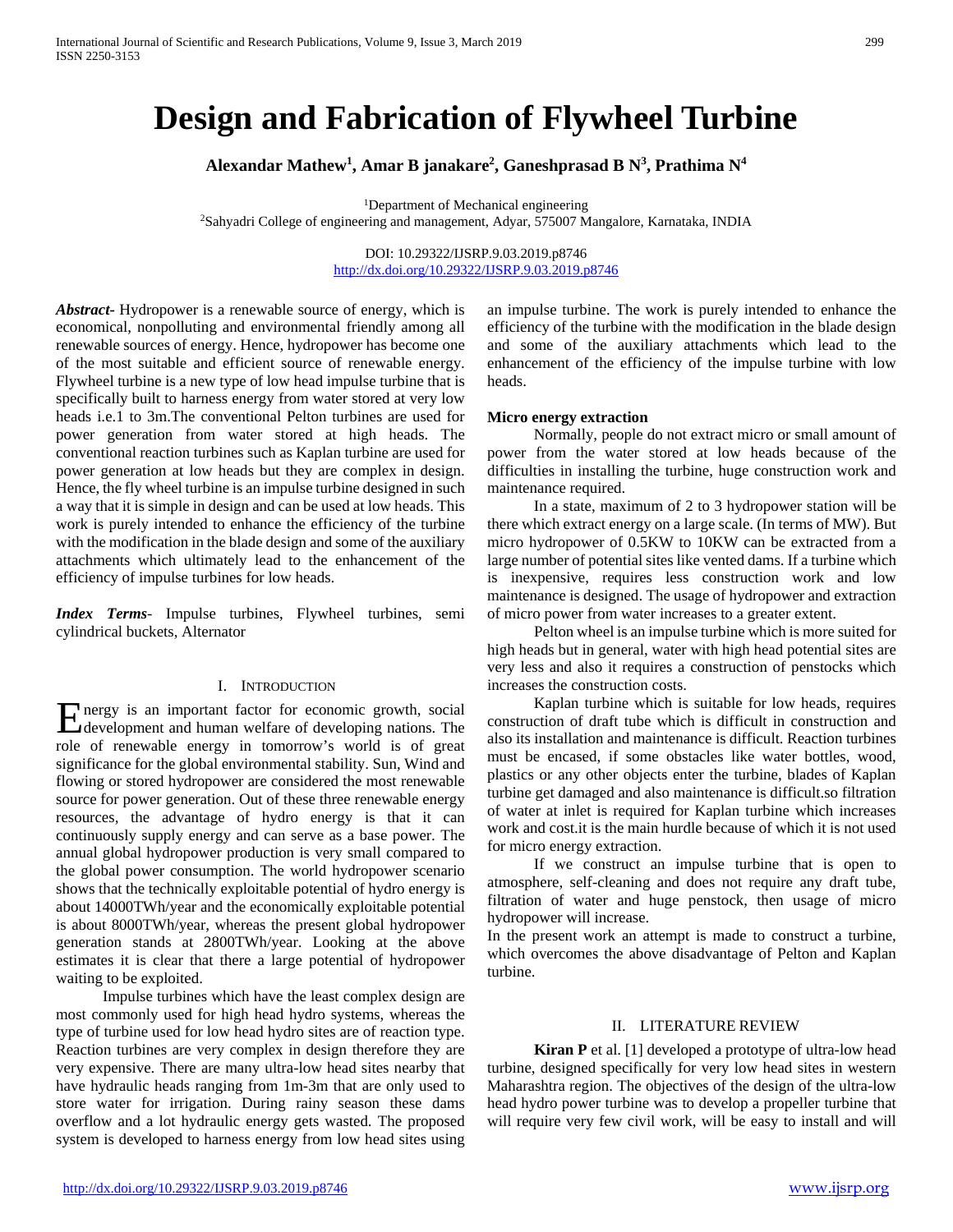offer a high degree of reliability at a reasonable cost per installed KW.Power output of 200 watts was obtained with 80% efficiency. **Paritosh singh** et al. [2] carried out an analytical review of impulse and reaction turbine on the basis of type of action of the water on the blade. Here a modified gravitational Pelton wheel turbine was designed for low head and heavy discharge applications. Here the authors have come to the conclusion that reaction turbines are more efficient than impulse turbines.

 **Prof .N.P.Jade** et al. [3] undertook theoretical analysis of simple reaction water turbine for ultra-low head. An enhanced computer model of simple reaction water turbine was developed for optimum turbine sizing for a given head and speed. The turbine was tested in a free water stream environment and the maximum power generated was 8watts at 100 rpm which is too low.

 From the papers discussed, it is observed that results from studies that considered reaction turbines for low head conditions did not yield good results. The work described in paper [2] is about modifying a convention Pelton wheel for low heads. Here, no modifications to blade design were done and only effect of gravity on the turbine blades was analyzed. Hence, in this project an attempt has been made to make use of gravitational impulse turbine for power generation at low heads by utilizing the data obtained from the research papers.

## III. WORKING PRINCIPLE

 The Flywheel turbine is mainly designed to work under low head conditions, the stored water from a vented dam is made to flow along a water channel which converges or directs the water into the nozzle. Nozzle converts the pressure energy of water into kinetic energy. Water is made to flow through a rectangular nozzle which increases the velocity of water and provides a line load to the turbine buckets. The nozzle directs the water in a tangential direction on to the buckets to get more power input. Semi cylindrical buckets are attached to the specially designed pulley as shown in the fig 1.pulley acts like a flywheel as well as speed increaser. Water after transferring the momentum to the blades will not be allowed to go out of the turbine hence torque increases. The pulley is coupled to an alternator with a belt drive arrangement.

 Even though the speed of rotation of turbine decreases because of weight of water, there will be significant increase in the torque specially in case of high discharge of water, during which large quantity of water will be hitting the blades and as the density of water is very high, one litre of water acts as 1kg of load on the turbine blades and helps to overcome the backload provided by the alternator. Water will be held inside the turbine only during the first half of the rotation of the turbine, all water will be expelled out during second half of rotation of the turbine

 Normally Pelton turbine is said to be less efficient and not suitable for low head conditions. This is because there will be significant drop in the speed of rotation of the turbine when load is applied on the alternator. But in flywheel turbine the weight of water acts on the blades and extra effect of gravity acts on the blades leading to increase in torque and lesser drop in speed of rotation of the turbine, thereby make the turbine suitable for low head conditions.

In the hydropower plants, the available hydraulic energy exists as potential energy, which is measured in the form of the geodetic

height difference between the upper level of water in the reservoir and the altitude at which water strikes the turbine buckets. This height difference is denoted as hydraulic head in the terminology of hydro power.



**Fig. 1 CATIA model of flywheel turbine**

## IV. DESIGN CALCULATIONS

## **Number of buckets on each side (Z)**

|  | Pitch diameter, D. |  | $800$ mm |
|--|--------------------|--|----------|
|--|--------------------|--|----------|

- $\text{Breadth, b} = 450 \text{mm}$
- Width,  $w = 80$ mm
- Cross sectional area of Nozzle,

 $A<sub>c</sub>$  (breadth  $\times$  width)

$$
(1)
$$

• Wetted perimeter of rectangular Nozzle,

P=2(breadth + width)  
\n(2)  
\n  
\n- Hydraulic diameter d<sub>h</sub>  
\n
$$
d_{h} = \frac{4A_{c}}{P} = \frac{4 \times (450 \times 80)}{2 \times (450 + 80)} = 135.8 \text{mm}
$$
\n(3)  
\n- Number of buckets on each side z,  
\n
$$
Z = \frac{D}{2d_{h}} + 15 = (\frac{800}{2 \times 135.8}) + 15 = 17.9
$$

$$
\frac{B}{2d_h} + 15 = \left(\frac{800}{2 \times 135.8}\right) + 15 = 17.9
$$
  
•  $Z = 18$ 

 Even though the no of buckets obtained on each side was 18, to avoid unbalancing even number of buckets was attached onto each quadrant of the pulley. Therefore the number of buckets has been reduced to 16 on each side.

## **Power input**

 Input power is the amount of energy possessed by the inlet water. In low head impulse turbine potential energy as well as the kinetic energy of the fluid is very low.so the major part of the energy is obtained by the weight of the water. Input power  $P_{in} = \rho g Q H$ 

(5)

Here,

- $\rho$  Density of water (1000 kg/m<sup>3</sup>)
- g- Acceleration due to gravity  $(9.81 \text{ m/s}^2)$

H- Head of water

Q-Discharge  $(m^3/s)$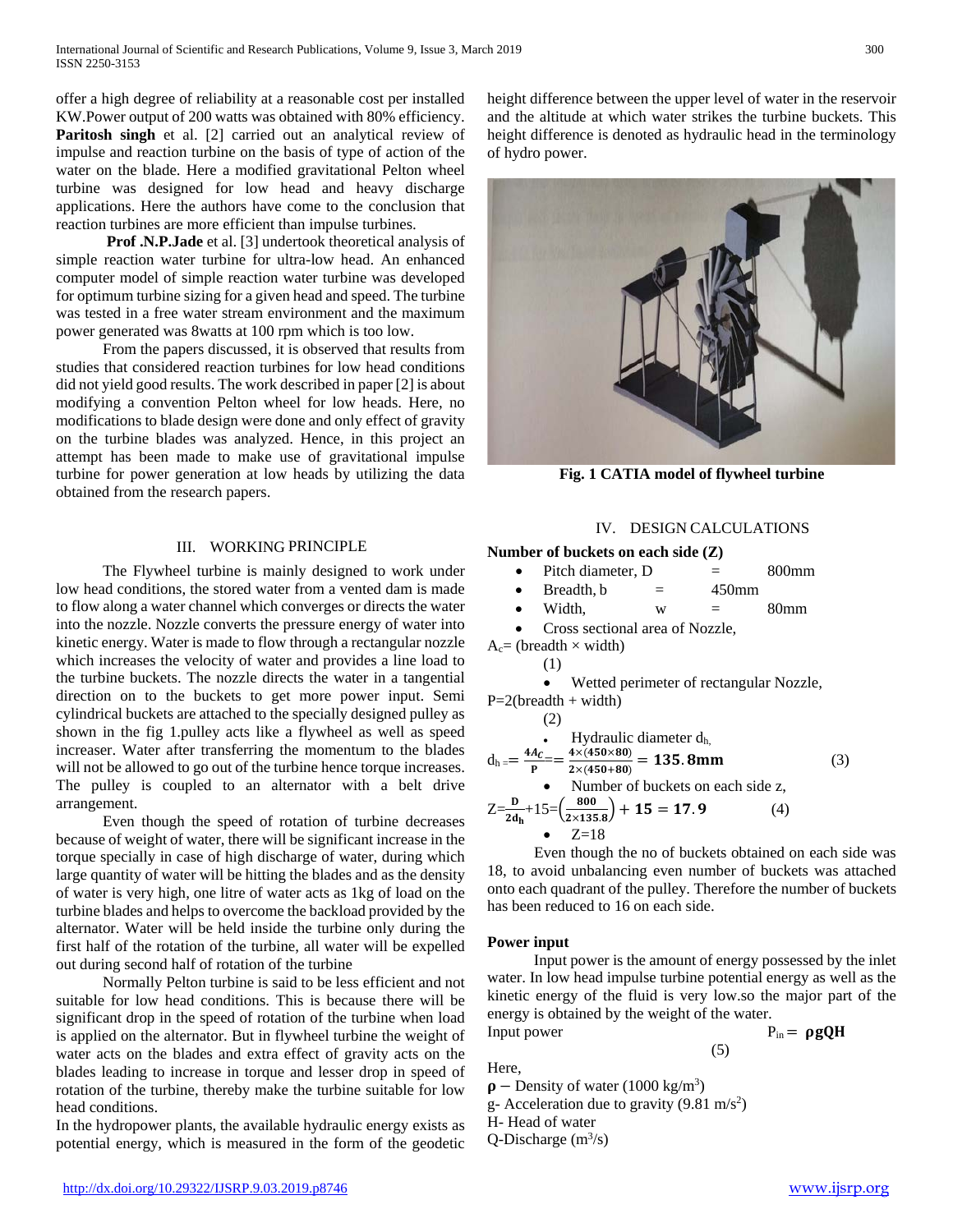International Journal of Scientific and Research Publications, Volume 9, Issue 3, March 2019 301 ISSN 2250-3153

- $P_{in} = \rho QgH$
- $P_{in} = 10^3 \times 60 \times 10^{-3} \times 9.81 \times 1.23$
- $P_{in} = 723.9$  watts

## **Diameter (D1) of larger pulley**

- Diameter of smaller pulley  $D_2=76$ mm
	- Speed of the smaller pulley required  $N_2$ =500 RPM
- Speed of the bigger pulley (speed of turbine) $N_1$ =42RPM Formula used (from design data hand book)

 $N_1D_1=N_2D_2$ 

(6)

- $D_1 = \frac{76 \times}{4}$
- $42$
- $D_1 = 904.76$ mm

Standard diameter of 36 inches i.e.914.44mm is chosen **Length (L) of belt**

$$
L=2C+\pi\left(\frac{D_1+D_2}{2}\right)+\left(\frac{(D_1+D_2)^2}{4C}\right)
$$
  
(7)

Where

L-Belt length in mm

C-Centre length between two pulleys in mm= 1410mm  $D_2$ =Pitch diameter of first pulley in mm = 76.2mm  $D_1$ =Pitch diameter of second pulley in mm= 914.44mm

• 
$$
L = (2 \times 1410) + \pi \left( \frac{914.44 + 76.2}{2} \right) + \left( \frac{(914.44 + 76.2)^2}{4 \times 1410} \right)
$$

 $L = 4550.09$ mm $\cong$  4.5m

Standard length of 4.5m is chosen

## **Determining the position of the nozzle**

 Nozzle is an important part of the flywheel turbine system.it is used to increase the velocity of water flowing on to the turbine buckets. Conventional impulse turbines make use of nozzles that direct forceful, high speed streams of water against a rotary series of spoon shaped buckets, which are mounted around the circumferential rim of a driver wheel. Here, nozzle is situated at the bottom and the water jet impinges upon the contours of the bucket sideways from the bottom. But in flywheel turbine the rectangular nozzle is situated at the top of the turbine. Semi cylindrical buckets are mounted on to the surface of the pulley, thus the water after impinging the buckets gets stored in the buckets. Hence, the effect of gravity increases the performance of the turbine. To determine the optimum position of the nozzle water with same discharge and velocity was impinged on to the turbine buckets from various positions as shown in below fig 2.



**Fig. 2 Flywheel turbine**

## **Table 1 Determination of nozzle position**

| Position of nozzle | Turbine speed |  |
|--------------------|---------------|--|
|                    | 42.7          |  |
|                    | 44.3          |  |
|                    | 38.6          |  |
|                    | 21            |  |

## V. RESULTS AND DISCUSSIONS

## **Test results at site conditions**

The testing of the turbine was carried out at dam site having a head of 1.23m.The results of the test are given in table below. Power output of 500 watts is obtained with an overall efficiency of 69.07%.

## **Table 2 Test Results**

| S1<br>No. | Alternator<br>Speed<br>(RPM) | Turbine<br>speed(RP)<br>M) | Hydraulic<br>input<br>power<br>$\left( \mathrm{W}\right)$ | Electric output power<br>(electric load) (W) | Efficien<br>CV<br>% |
|-----------|------------------------------|----------------------------|-----------------------------------------------------------|----------------------------------------------|---------------------|
|           | 700                          | 58                         | 723.9                                                     | 0(no load)                                   |                     |
|           | 400                          | 33                         | 723.9                                                     | 200                                          | 27.62               |
|           | 320                          | 27                         | 723.9                                                     | 300                                          | 41.44               |
|           | 260                          | 22                         | 723.9                                                     | 400                                          | 55.25               |
|           | 200                          |                            | 723.9                                                     | 500                                          | 69.07               |

Also, a plot of electrical load against overall efficiency shows that the efficiency of the turbine increases with the increase in electrical load. Maximum efficiency of 69.07% is obtained for a load of 500 watts, which was the maximum load that alternator could handle.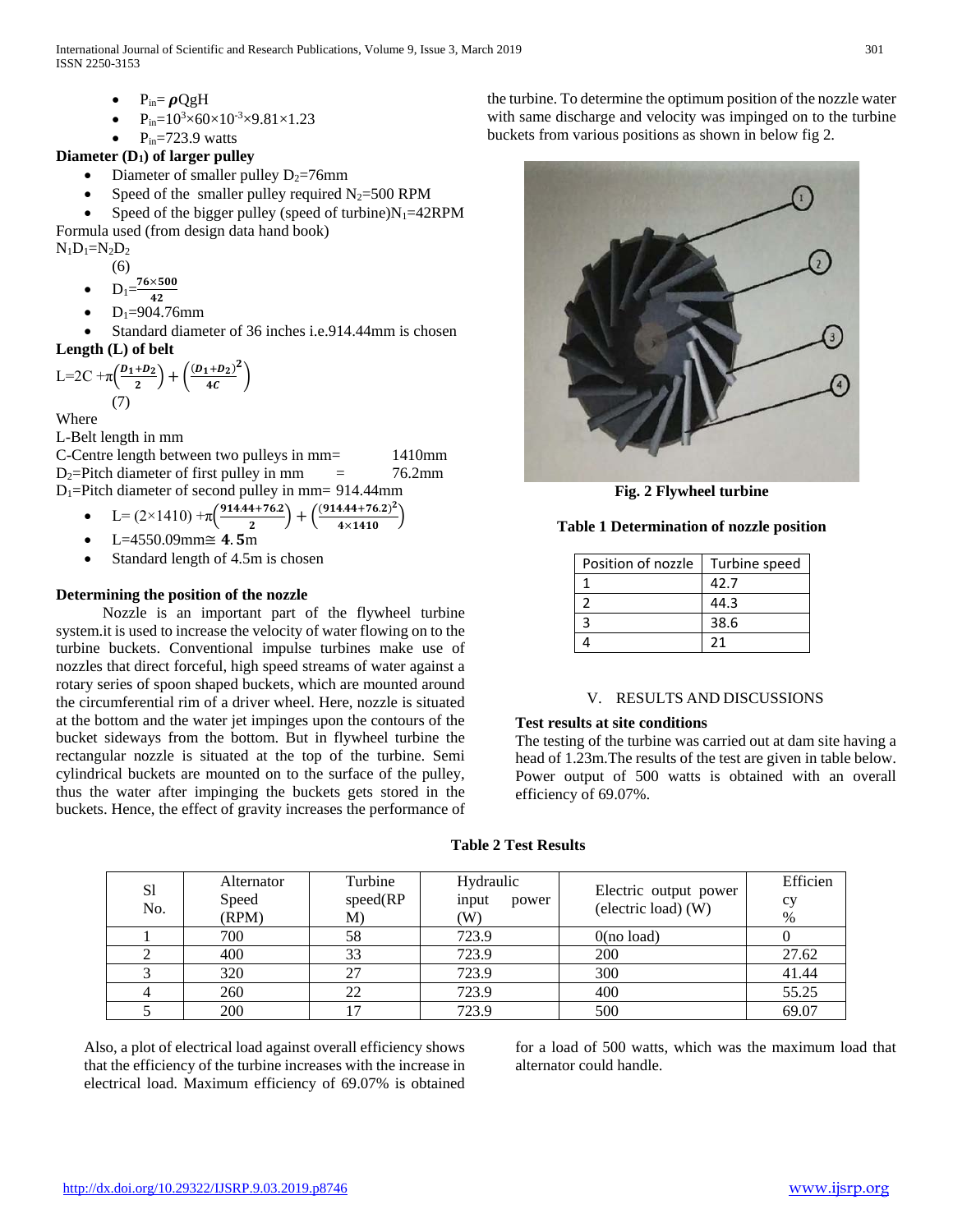

**Fig .3 Electrical load v/s Overall efficiency**

## **Comparison between Flywheel turbine and Kaplan turbine**

 Kaplan turbines are the type of turbines used for low head conditions. Table 2 represents the table that compares results of performance test conducted for Kaplan turbines at

> Kaplan turbine Flywheel turbine Discharge Q (LPS) Head H (m) Power output (W) Discharge Q (LPS) Head H (m) Power output (W) 46 | 7.6 | 200 | 60 | 1.23 | 500 37 | 5.63 | 150 | 36 | 2 | 500 26 | 2.63 | 0 | 24 | 3 | 500

## **Table 3 Comparison of Kaplan turbine with flywheel turbine**

 It can be observed from the table that at head of 5.63m and discharge of 37 LPS Kaplan turbine produces only 150 watts. Whereas flywheel turbine produces 500 watts at a head of 2m and discharge of 36 LPS.Flywheel turbine at a head of 1.23m and discharge of 60LPS still produces a power output of 500 watts. Whereas the Kaplan turbine fails to produce any power at similar head and discharge. This shows that flywheel turbine is more effective at low head conditions than Kaplan turbine.

#### VI. ADVANTAGES, DISADVANTAGES AND APPLICATIONS

## **Advantages**

 Low exit velocity of water. Hence, less loss of hydraulic energy.

lab conditions and the results obtained from tests conducted

The table below shows the comparison of flywheel turbine

for flywheel turbines at site conditions.

with Kaplan turbine.

 No draft tube. Hence, simple in design and less construction cost.

 Suitable for micro energy extraction. Utilizes renewable source of energy and costs less compared to that of wind and solar energy.

Only high discharge impulse turbine.

Uses line load nozzle. More power input is obtained.

#### **Disadvantages**

 The size of the turbine gets larger per unit increase in power output when compared to that of Pelton wheel.

## **Applications**